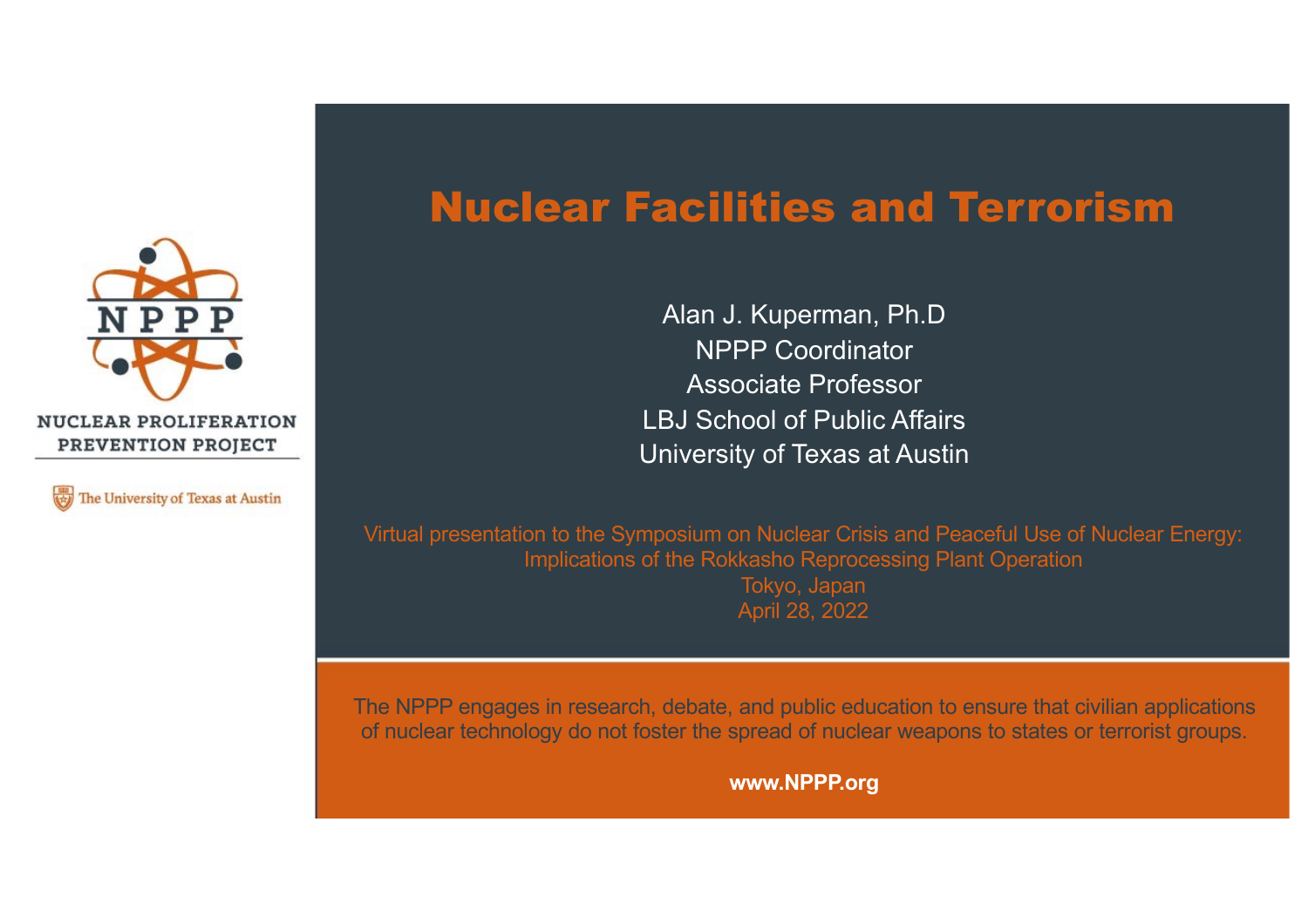### Two Terrorist Threats at Rokkasho

- 1. Steal plutonium to manufacture **nuclear weapons**.
- 2. Attack spent fuel pools to inflict **radiological sabotage**.

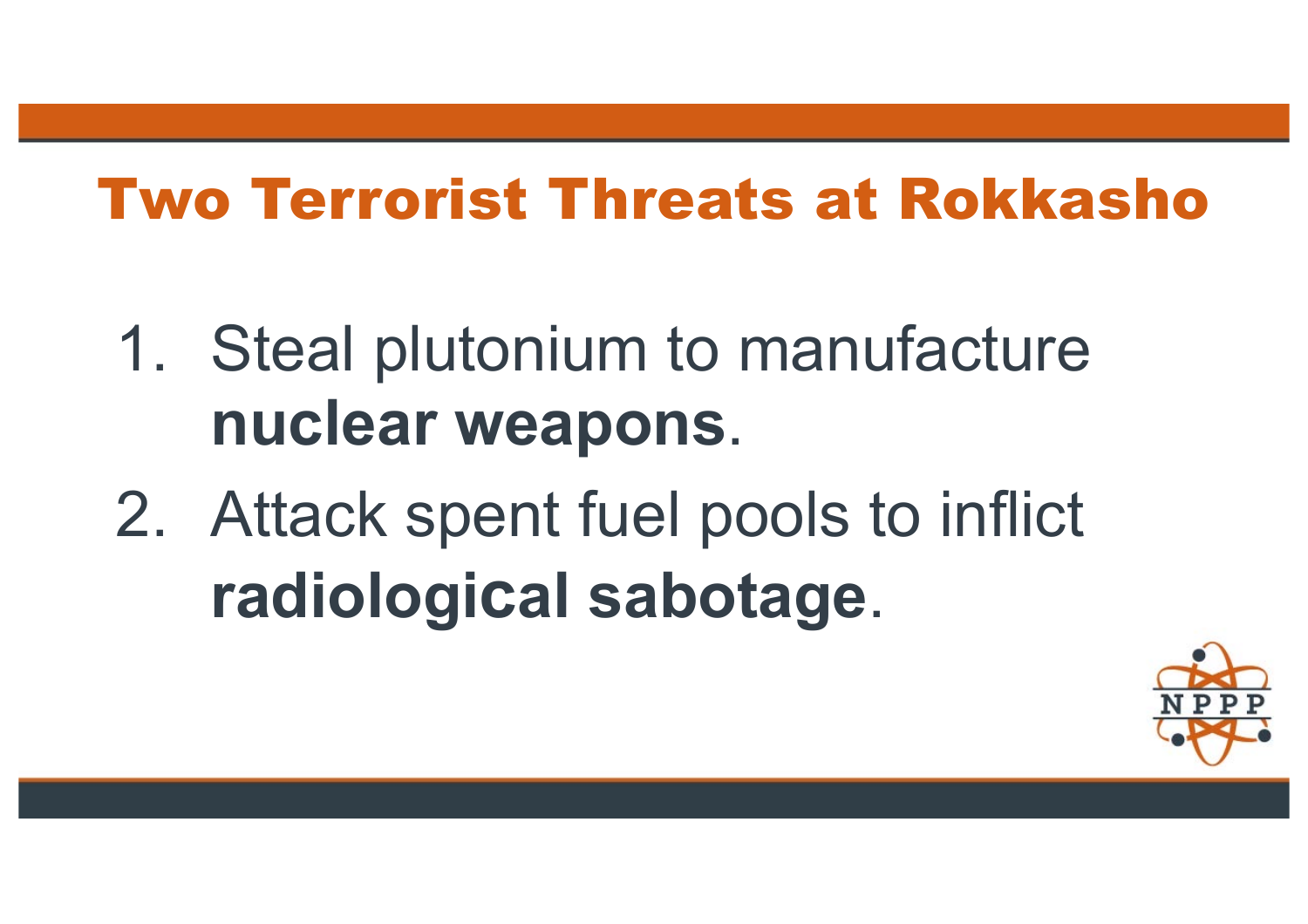## Plutonium Amounts (kg) at Rokkasho

| <b>Planned Annual Extraction</b>      | 8000 |
|---------------------------------------|------|
| Diversion Detectable (95% confidence) | 246  |
| <b>Amount Needed for Bomb</b>         | < 8  |

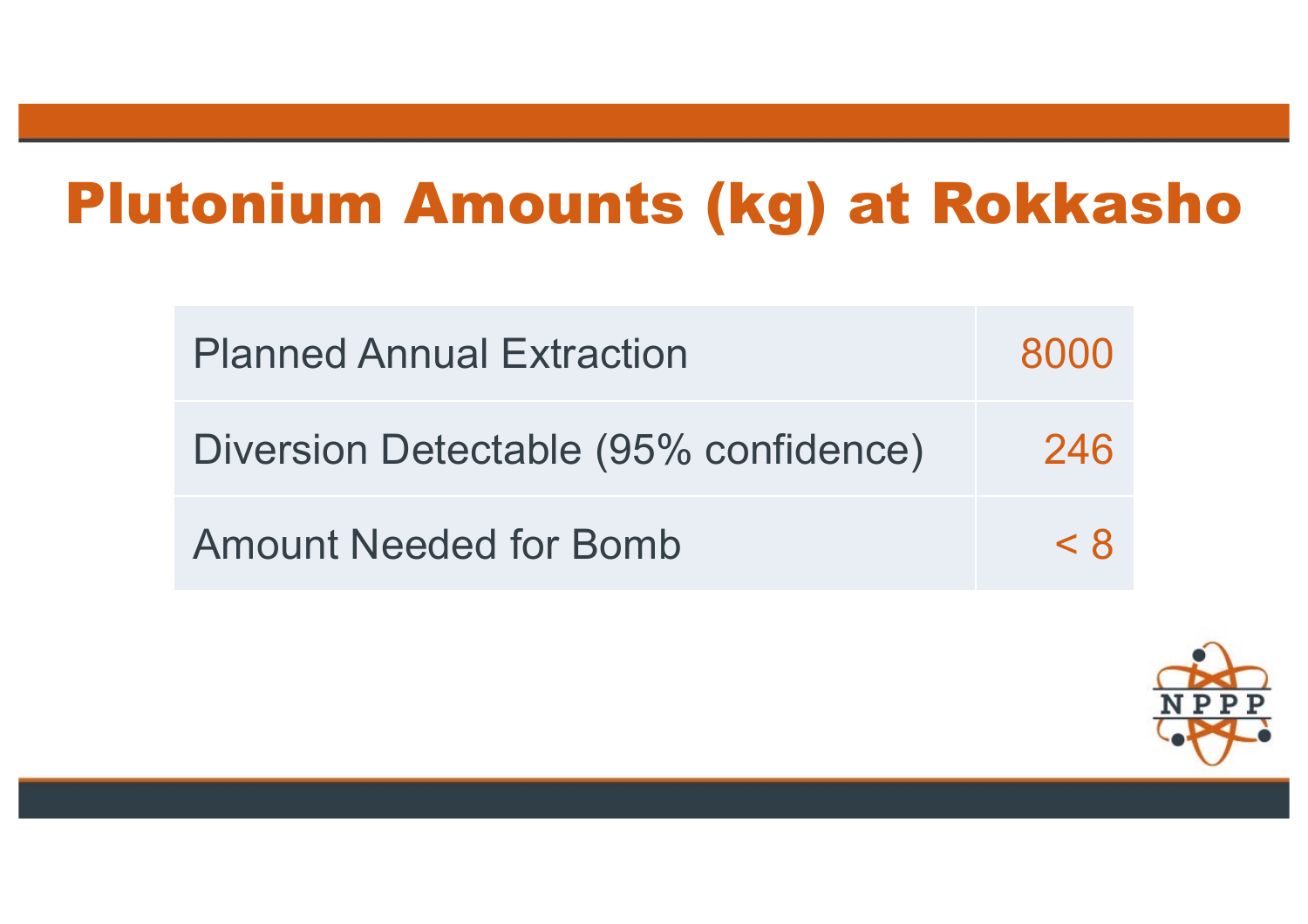#### "Reactor Grade" Plutonium Can Produce Bomb Yields Like Nagasaki

"Subnational group using designs and technologies no more sophisticated than those used in first-generation nuclear weapons could build a nuclear weapon from reactor grade plutonium that would have an assured, reliable yield of one or a few kilotons (and a probable yield significantly higher than that)."

*– U.S. Department of Energy, 1997*

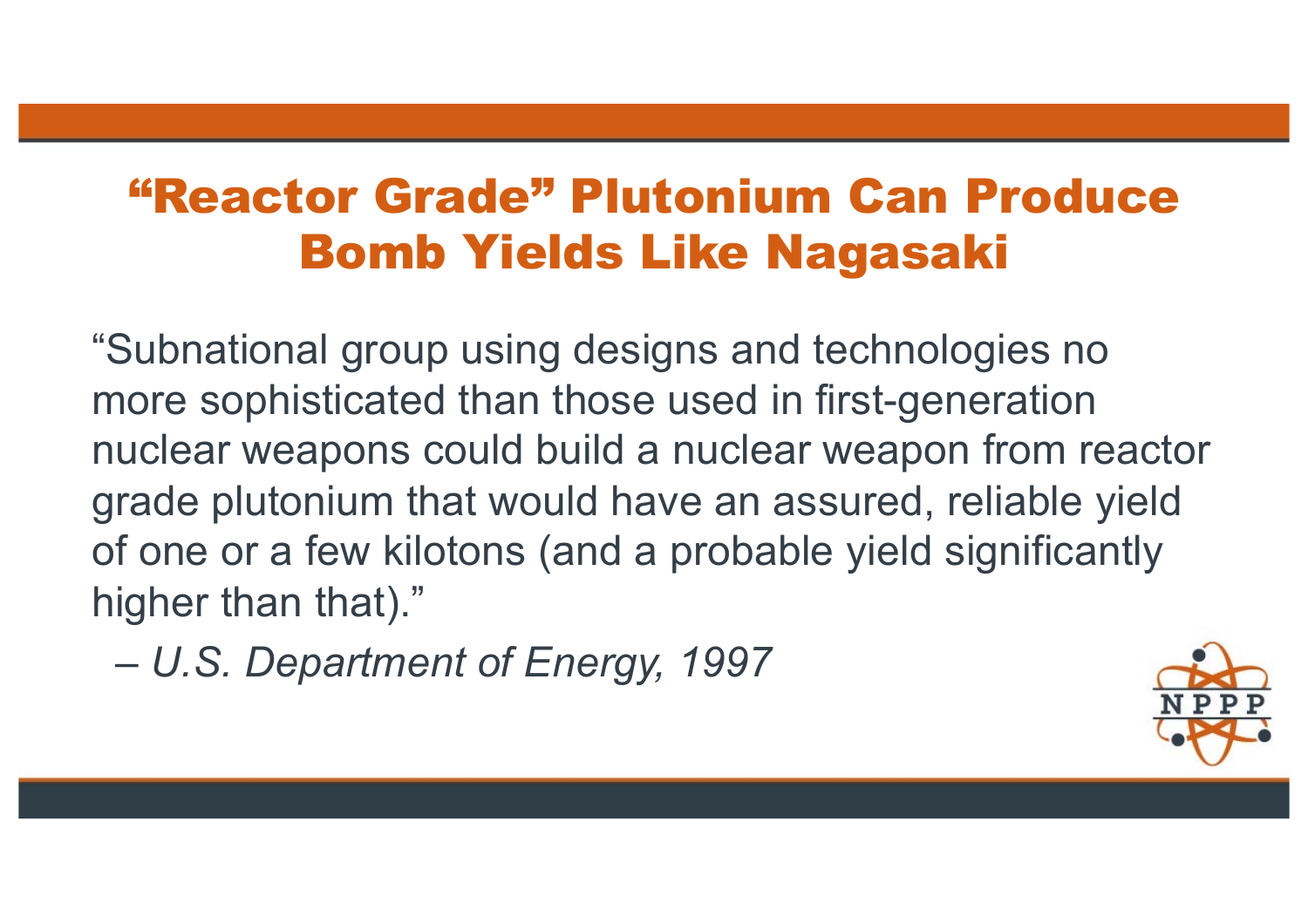### Terrorists Could Make Nuclear Weapons from Reactor-Grade Plutonium

"Such a device could be constructed by a group not previously engaged in designing or building nuclear weapons…Devices employing metal in a crude design could certainly be constructed so as to have nominal yields in the 10 kiloton range."

*– J. Carson Mark, et al., "Can Terrorists Build Nuclear Weapons?," 1987*

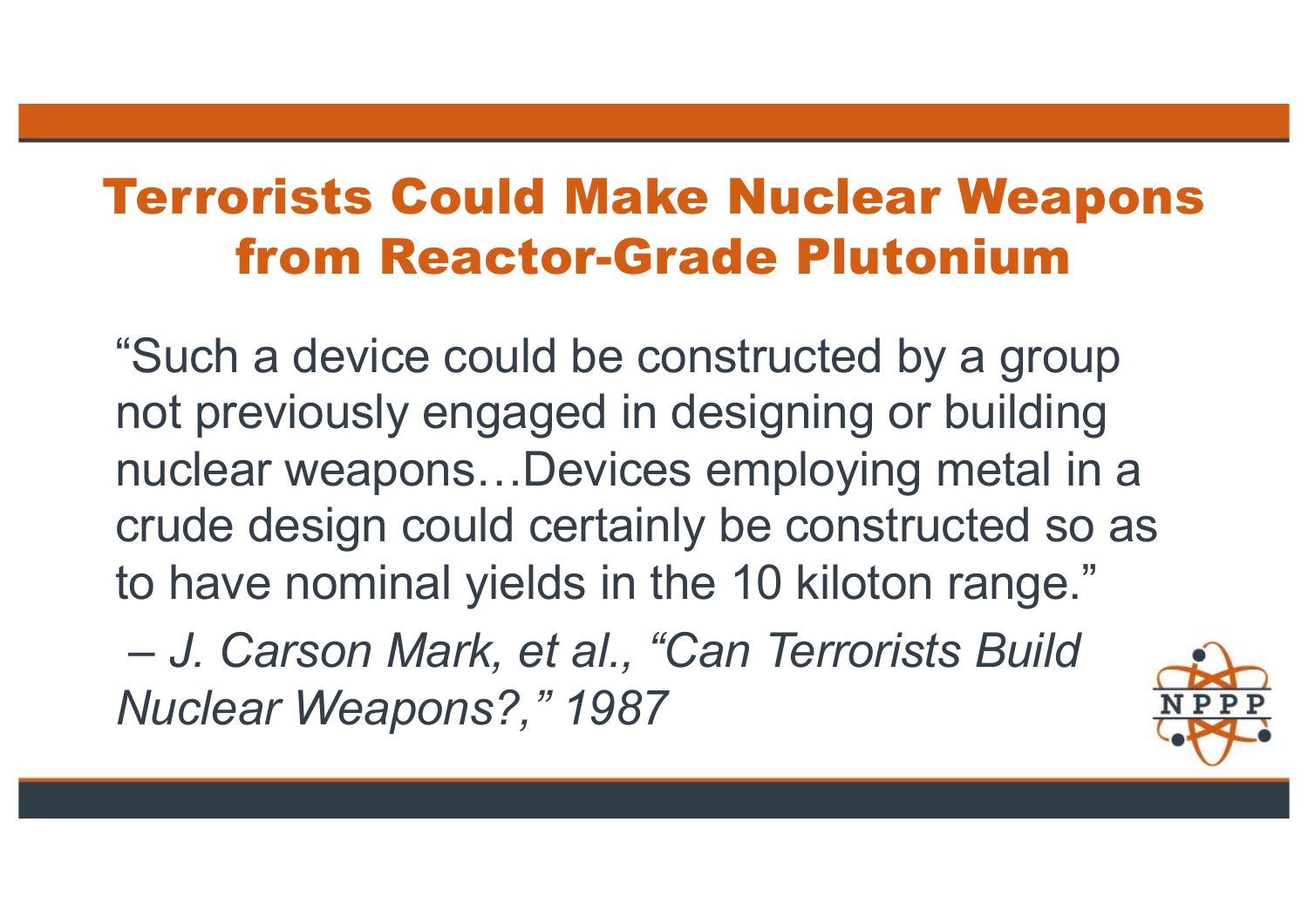# Radiological Sabotage Scenario

- 1. Terrorists attack spent fuel pools to breach structure, drain cooling water, and ignite fire – e.g., using commercial aircraft as al-Qaeda did on Sept 11, 2001.
- 2. Fire damages spent fuel's cladding, allowing gaseous and aerosolized radioactive waste to escape from the damaged pool building.
- 3. Wind disperses radioactive material across much of Japan.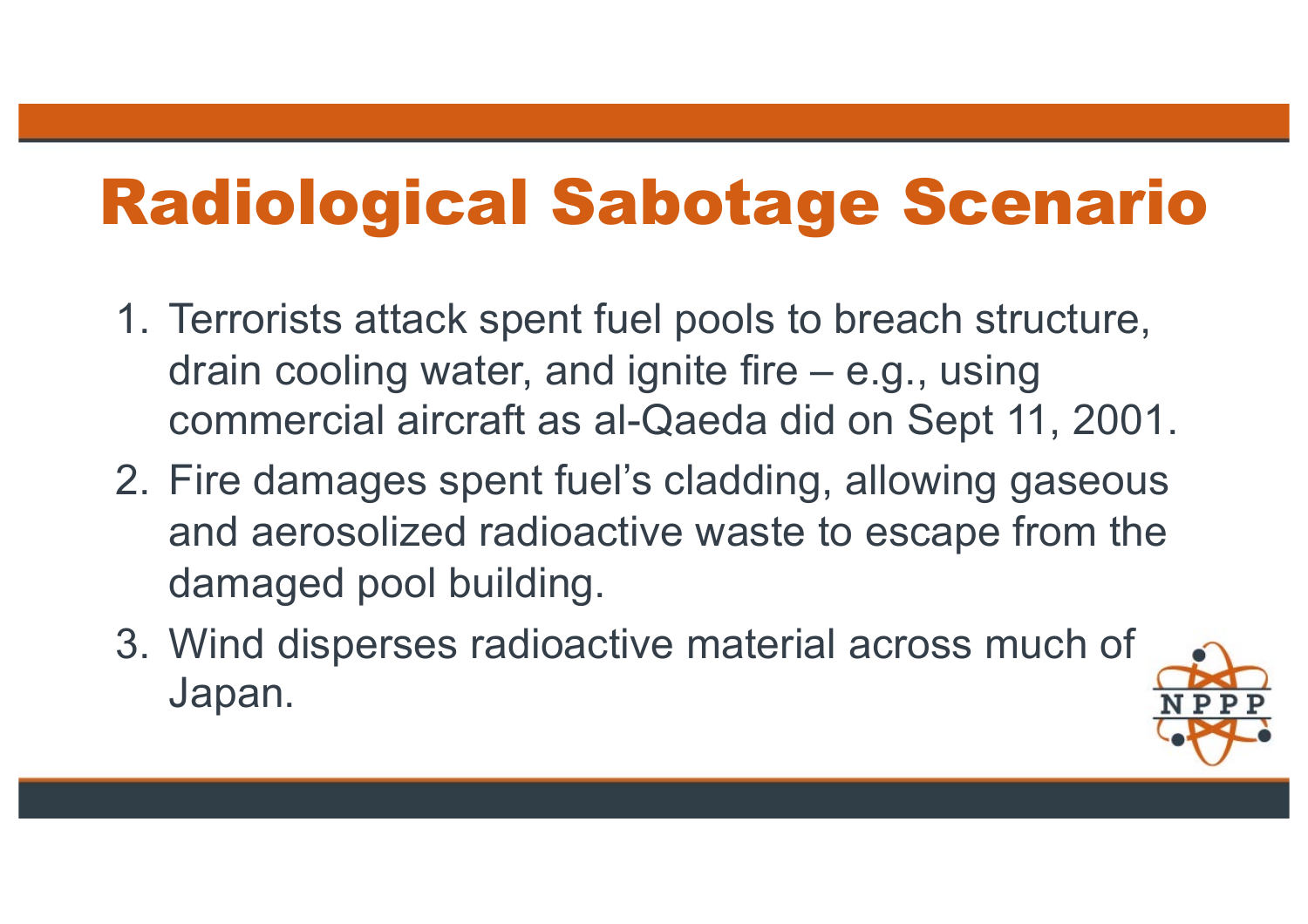## Rokkasho Attack Could Dwarf Fukushima Damage

- Rokkasho spent fuel pools have dozens of times more irradiated fuel than each Fukushima reactor core.
- At Fukushima, only a small fraction of the radioactive material in the fuel cores escaped from the reactors, yet METI estimated the damage at ¥21.5 trillion.
- Attacking Rokkasho's spent fuel pools might disperse much more radioactive material.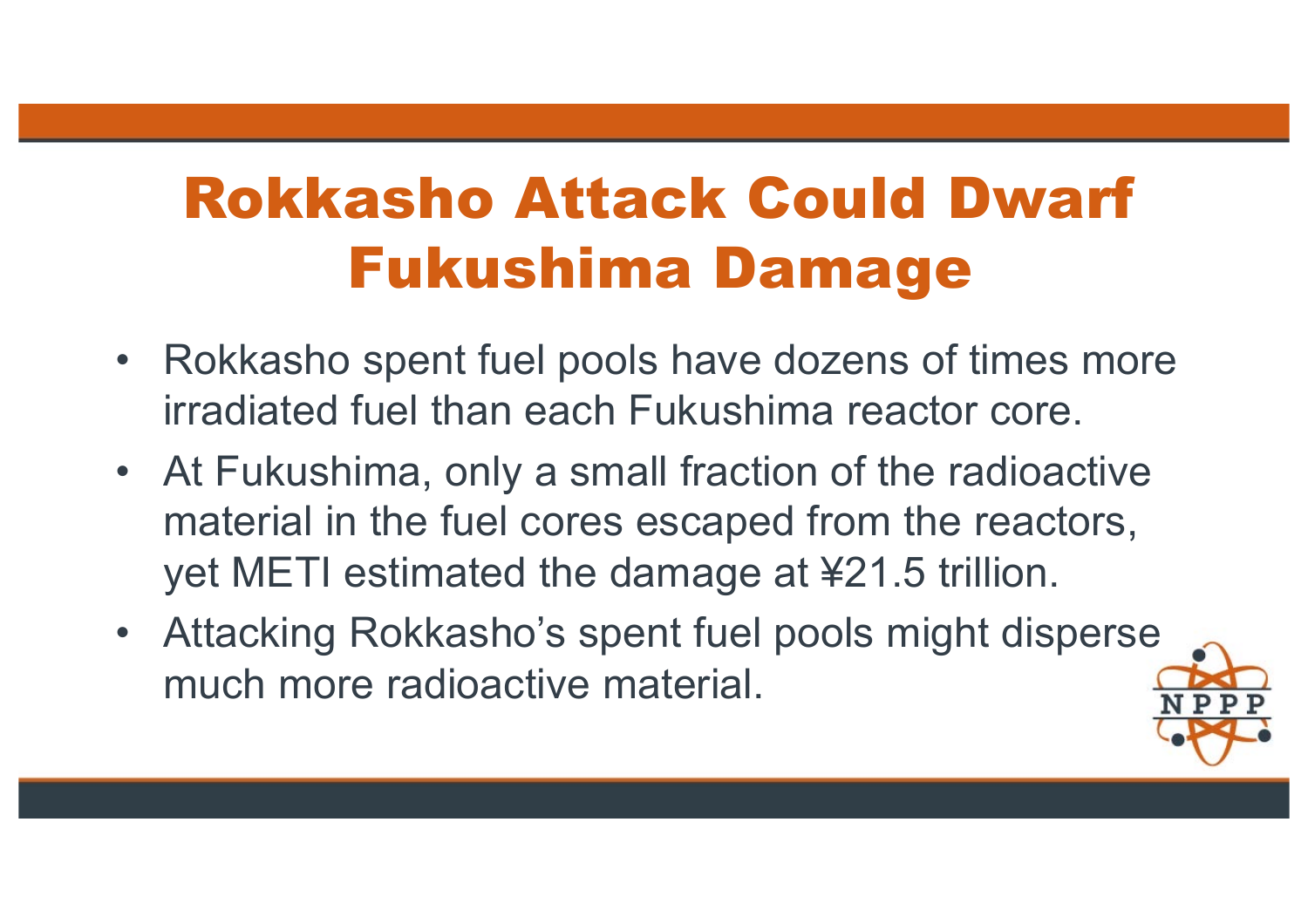# Lessons

- 1. Cancel commercial start of Rokkasho.
- 2. Transfer Rokkasho's spent fuel from pools to dry casks.

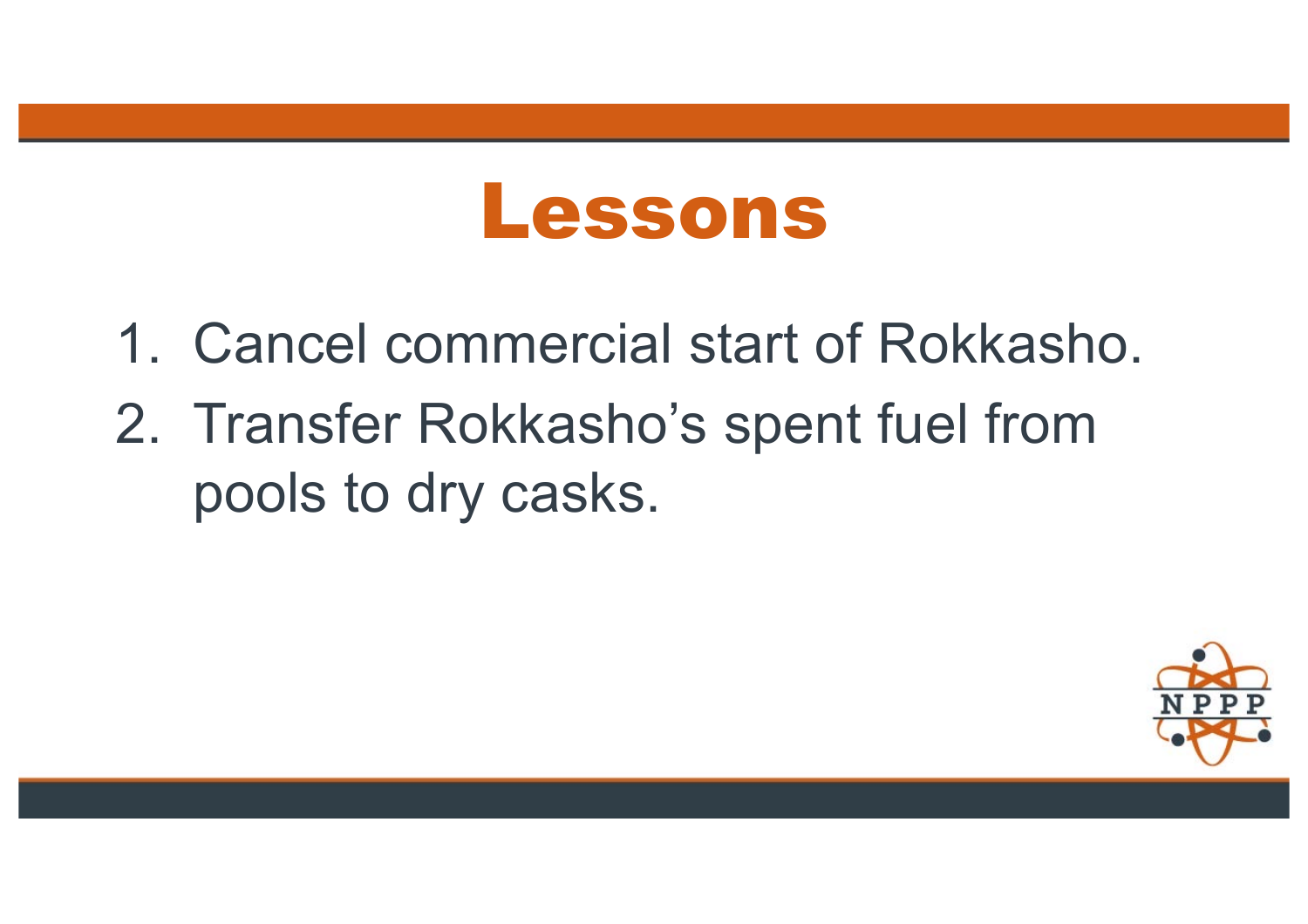# Plutonium for Energy?

https://sites.utexas.edu/prp-mox-2018-japanese

エネルギーのための プルトニウム? お問い合わせ リンク イベント

요약 한국어 English Version 中文版 「今、本は出版されています:"エネルギーのためのプルトニウム?"。無料のコピ ー(電子または紙)はこちらをクリックしてください。最初の章を日本語に翻 訳】

「新しい記事が公開されました:「日本のプルトニウム政策が間違っている」. 記事は日本語に翻訳されています]